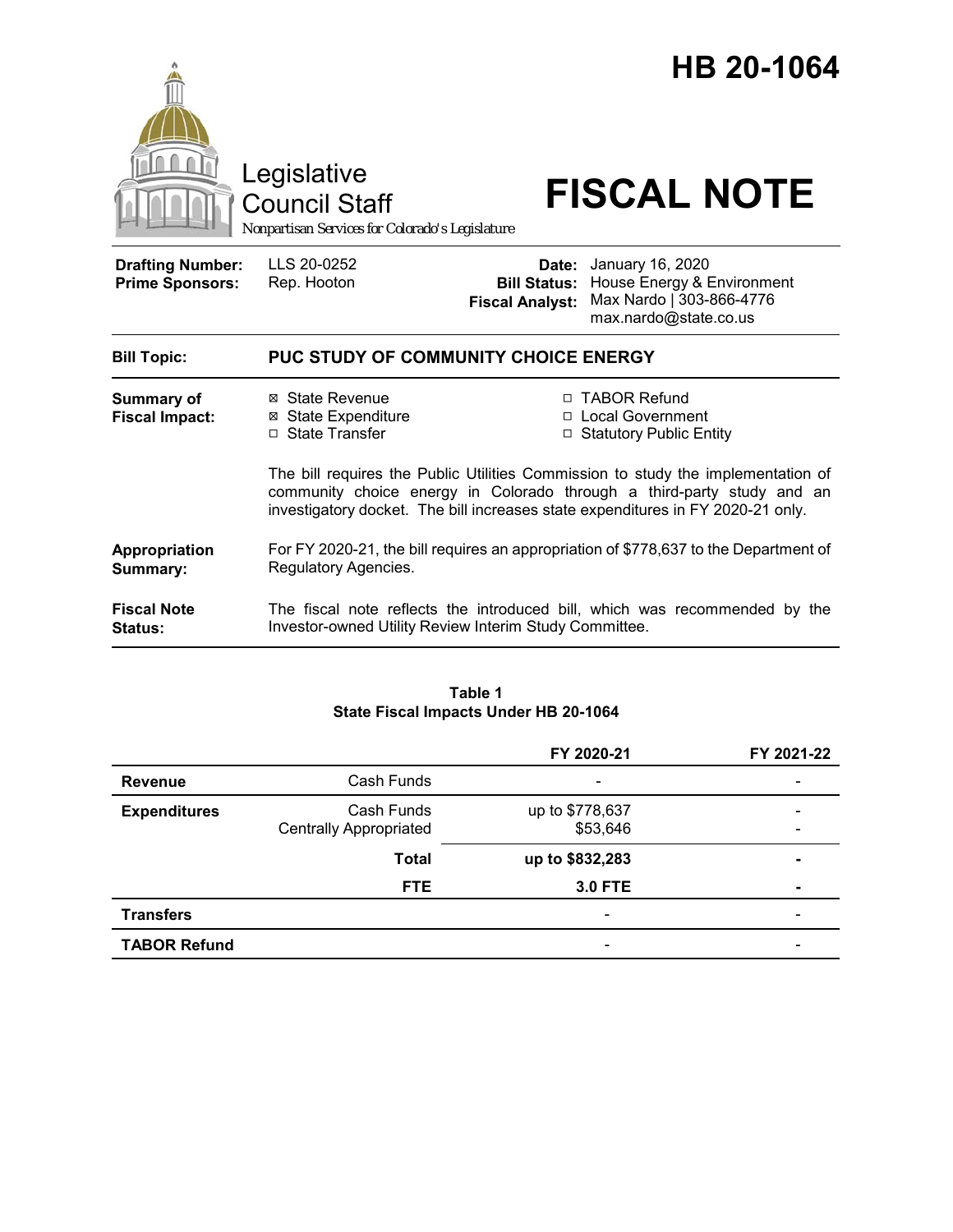January 16, 2020

# **Summary of Legislation**

The bill directs the Public Utilities Commission (PUC) in the Department of Regulatory Agencies (DORA) to evaluate the viability of the wholesale, opt-out model of community choice energy (CCE) in Colorado. CCE is defined as a mechanism that allows cities, counties, or groups of cities and counties, to combine their purchasing power and choose alternative electricity suppliers while the incumbent utility continues to own and operate the transmission and distribution system. The PUC is directed to study CCE through a third-party feasibility study and an investigatory docket.

**Third-party feasability study.** The PUC is directed to oversee a study on the financial and technical feasibility of allowing CCE in Colorado. The commission must select a qualified agent to perform the study and collect data necessary to conduct the study from investor-owned electric utilities. In addition to other components listed in the bill, the study must estimate any transition fees that communities forming a CCE authority would be required to pay their existing electric utilities and recommend legislative and regulatory modifications needed to implement CCE in Colorado. The commission must report the conclusions of the study to the energy committees of the General Assembly by November 30, 2020.

**Investigatory docket.** The PUC must open an investigatory docket by September 1, 2020, to consider the regulatory and legal implications of CCE legislation and provide recommendations to the General Assembly. In the proceeding, the PUC must accept testimony and documentation from a broad and inclusive range of stakeholders and presenters. Among other subjects outlined in the bill, the topics explored in the docket may include:

- whether the PUC requires additional statutory authority to conduct a rule-making concerning the creation of a CCE authority in Colorado;
- the appropriate scope of regulatory oversight of CCE operations, on a scale ranging from comprehensive to minimal;
- which aspects of current or anticipated investor-owned electric utility regulation by the PUC should apply to CCE authorities as well;
- the appropriate considerations for establishing reasonable exit fees;
- conditions for customer opt-out of CCE;
- regulatory and legal issues that have arisen in other states that have adopted this model;
- whether an investor-owned utility should also be the provider of last resort for electricity for customers who have opted out of CCE;
- the appropriate process for approval of CCE on behalf of customers within a jurisdiction; and
- what regulatory oversight should apply to resource procurement for CCE authorities.

The PUC must submit a report summarizing its findings and recommendations to the General Assembly by January 1, 2021. The conclusions should include best practices and lessons learned from other states on many aspects of CCE, as detailed in the bill.

## **State Revenue**

The PUC is currently assessing the statutory maximum 0.25 percent fee on the gross revenues of regulated electric and natural gas utilities and cannot increase the assessment beyond this cap. While it is expected that there are sufficient resources in the Fixed Utility Fund at the present time to support the expenditures identified in the fiscal note, any increased spending from the fund increases the likelihood that the General Assembly will be required to increase or remove the statutory fee cap sooner or appropriate funds from other sources, such as the General Fund, to cover PUC costs in the future.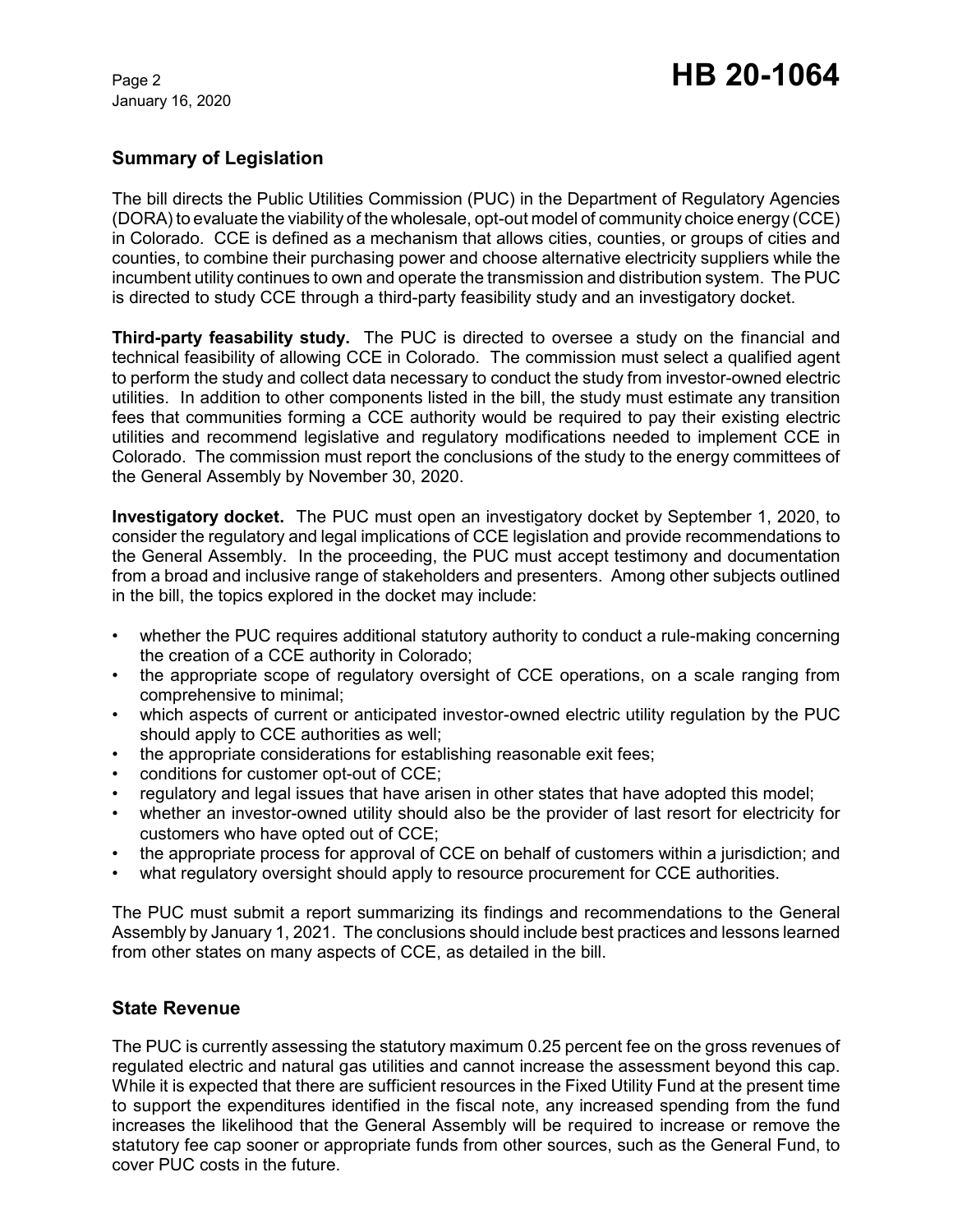# **State Expenditures**

For FY 2020-21 only, the bill increases state cash fund expenditures in DORA by up to \$832,283 from the Fixed Utility Fund. These expenditures are shown in Table 2 and described below.

|                                                       | FY 2020-21      | FY 2021-22 |  |  |
|-------------------------------------------------------|-----------------|------------|--|--|
| <b>Department of Regulatory Agencies</b>              |                 |            |  |  |
| <b>Personal Services</b>                              | \$274,587       | -          |  |  |
| <b>Operating Expenses</b>                             | \$4,050         | -          |  |  |
| <b>Consultant for Technical and Feasibility Study</b> | up to \$500,000 | -          |  |  |
| Centrally Appropriated Costs*                         | \$53,646        | -          |  |  |
| <b>Total Cost</b>                                     | up to \$832,283 |            |  |  |
| <b>Total FTE</b>                                      | <b>3.0 FTE</b>  |            |  |  |

**Table 2 State Expenditures Under HB 20-1064**

 *\* Centrally appropriated costs are not included in the bill's appropriation.*

**Department of Regulatory Agencies.** Based on a recent comparable study, contracting with a consultant to conduct the technical and feasibility study is estimated to cost up to \$500,000. This cost is an estimate only; the actual cost will be determined through the competitive solicitation process. See Technical Note. In order to accomplish the study, DORA will require 1.0 FTE (two staff members for six months each) to develop the scope of the study and request for proposals, evaluate proposals, gather data from utilities for use in the study, and assist with preparation of the PUC's report to the General Assembly. DORA will require an additional 2.0 FTE (four staff members for six months each) to perform its dual role in completing the investigatory docket. Two staff will function like stakeholders by providing documents and testimony to the committee on the various aspects of CCE, while two additional staff advise and assist the PUC throughout the process and develop the report and recommendations for the General Assembly. These expenses will be paid from the Fixed Utility Fund.

**Centrally appropriated costs.** Pursuant to a Joint Budget Committee policy, certain costs associated with this bill are addressed through the annual budget process and centrally appropriated in the Long Bill or supplemental appropriations bills, rather than in this bill. These costs, which include employee insurance and supplemental employee retirement payments, are estimated to be \$53,646 in FY 2020-21.

### **Technical Note**

The bill's reporting deadline of November 30, 2020, for the third-party feasibility study does not allow sufficient time to issue a competitive bid under the state procurement code and have the work completed.

## **Effective Date**

The bill takes effect upon signature of the Governor, or upon becoming law without his signature.